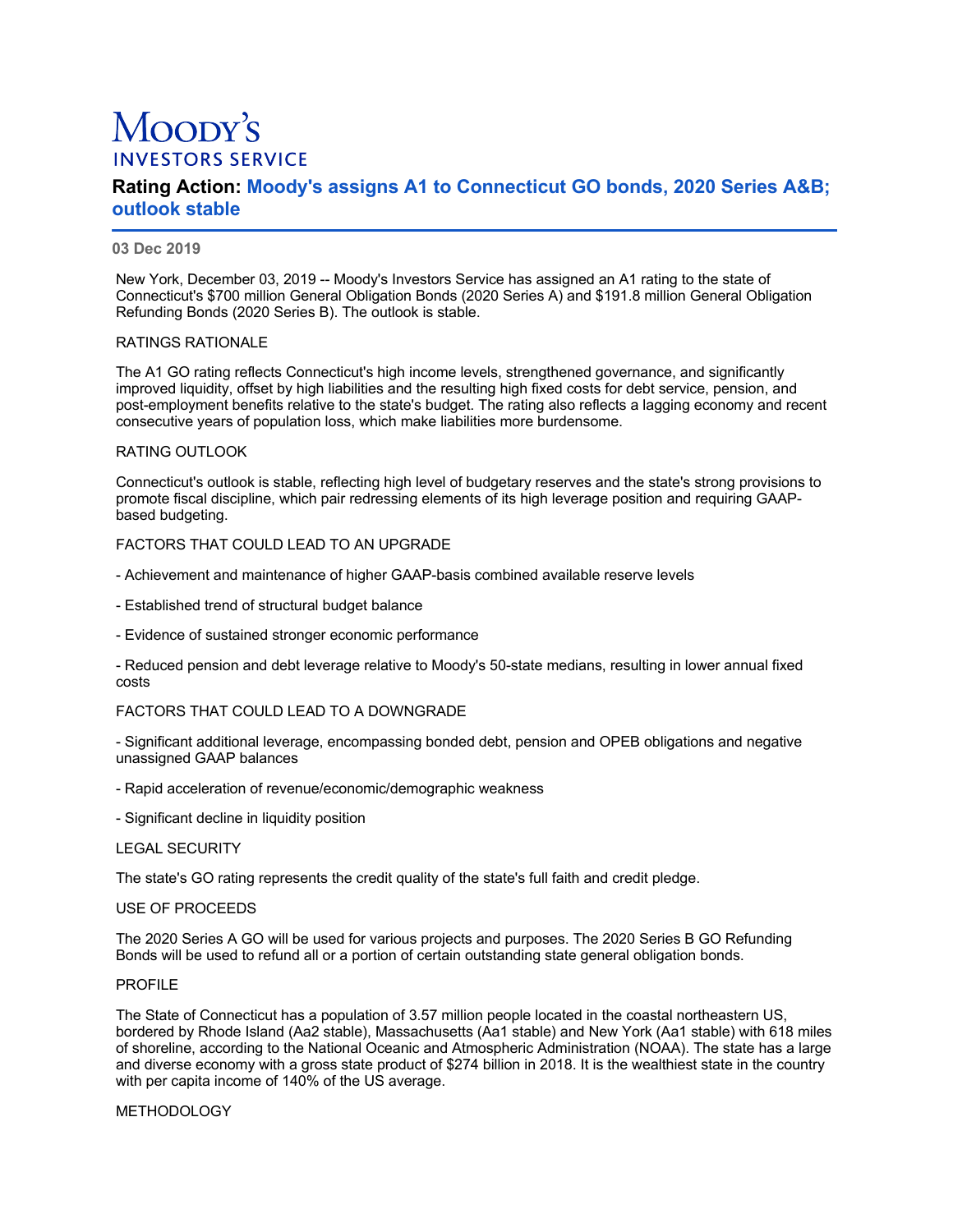The principal methodology used in these ratings was US States and Territories published in April 2018. Please see the Rating Methodologies page on www.moodys.com for a copy of this methodology.

#### REGULATORY DISCLOSURES

For ratings issued on a program, series, category/class of debt or security this announcement provides certain regulatory disclosures in relation to each rating of a subsequently issued bond or note of the same series, category/class of debt, security or pursuant to a program for which the ratings are derived exclusively from existing ratings in accordance with Moody's rating practices. For ratings issued on a support provider, this announcement provides certain regulatory disclosures in relation to the credit rating action on the support provider and in relation to each particular credit rating action for securities that derive their credit ratings from the support provider's credit rating. For provisional ratings, this announcement provides certain regulatory disclosures in relation to the provisional rating assigned, and in relation to a definitive rating that may be assigned subsequent to the final issuance of the debt, in each case where the transaction structure and terms have not changed prior to the assignment of the definitive rating in a manner that would have affected the rating. For further information please see the ratings tab on the issuer/entity page for the respective issuer on www.moodys.com.

Regulatory disclosures contained in this press release apply to the credit rating and, if applicable, the related rating outlook or rating review.

Please see www.moodys.com for any updates on changes to the lead rating analyst and to the Moody's legal entity that has issued the rating.

Please see the ratings tab on the issuer/entity page on www.moodys.com for additional regulatory disclosures for each credit rating.

Marcia Van Wagner Lead Analyst State Ratings Moody's Investors Service, Inc. 7 World Trade Center 250 Greenwich Street New York 10007 US JOURNALISTS: 1 212 553 0376 Client Service: 1 212 553 1653

Genevieve Nolan Additional Contact State Ratings JOURNALISTS: 1 212 553 0376 Client Service: 1 212 553 1653

Releasing Office: Moody's Investors Service, Inc. 250 Greenwich Street New York, NY 10007 U.S.A JOURNALISTS: 1 212 553 0376 Client Service: 1 212 553 1653



© 2019 Moody's Corporation, Moody's Investors Service, Inc., Moody's Analytics, Inc. and/or their licensors and affiliates (collectively, "MOODY'S"). All rights reserved.

**CREDIT RATINGS ISSUED BY MOODY'S INVESTORS SERVICE, INC. AND ITS RATINGS AFFILIATES ("MIS") ARE MOODY'S CURRENT OPINIONS OF THE RELATIVE FUTURE CREDIT RISK OF ENTITIES, CREDIT COMMITMENTS, OR DEBT OR DEBT-LIKE SECURITIES, AND**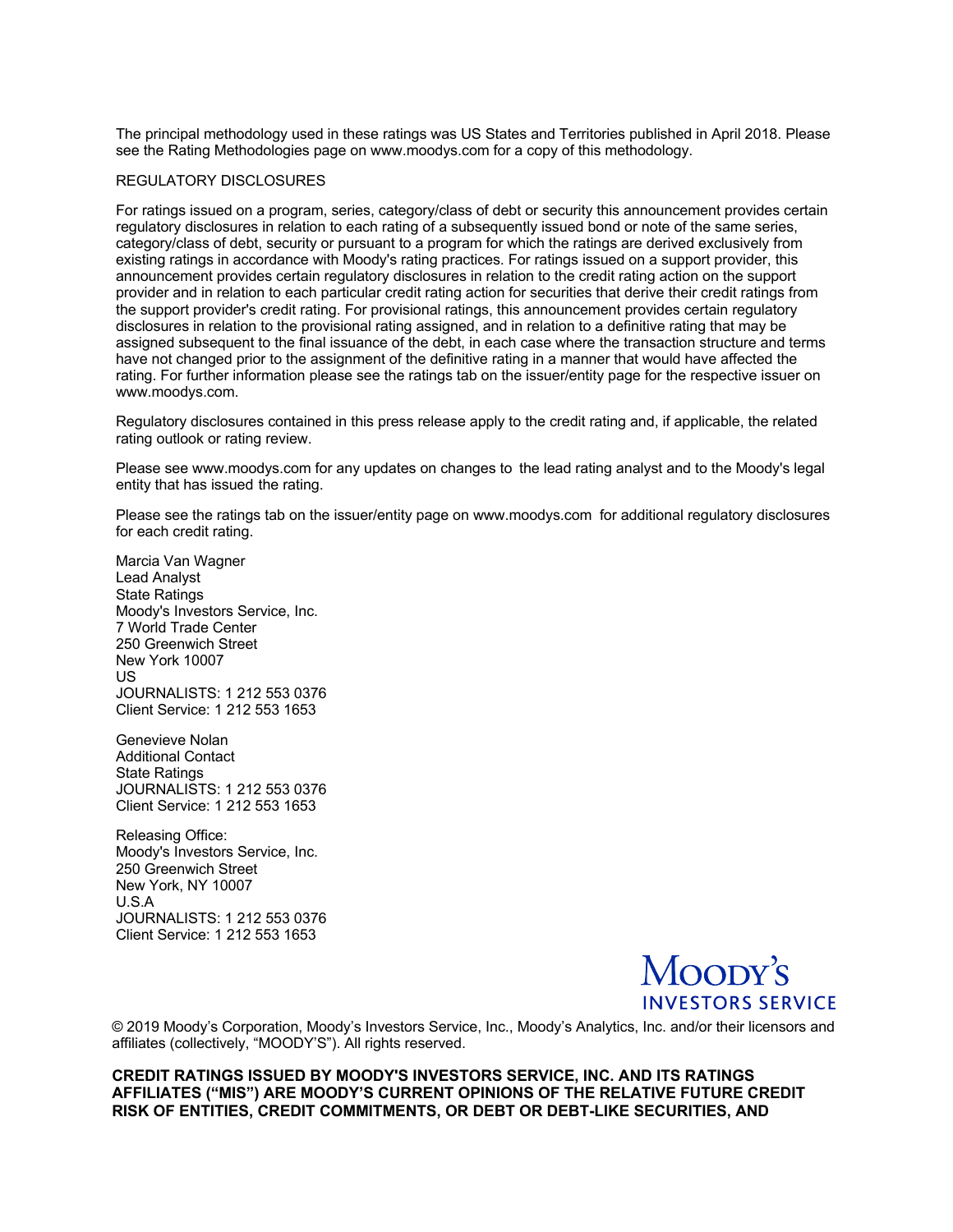**MOODY'S PUBLICATIONS MAY INCLUDE MOODY'S CURRENT OPINIONS OF THE RELATIVE FUTURE CREDIT RISK OF ENTITIES, CREDIT COMMITMENTS, OR DEBT OR DEBT-LIKE SECURITIES. MOODY'S DEFINES CREDIT RISK AS THE RISK THAT AN ENTITY MAY NOT MEET ITS CONTRACTUAL FINANCIAL OBLIGATIONS AS THEY COME DUE AND ANY ESTIMATED FINANCIAL LOSS IN THE EVENT OF DEFAULT OR IMPAIRMENT. SEE MOODY'S RATING SYMBOLS AND DEFINITIONS PUBLICATION FOR INFORMATION ON THE TYPES OF CONTRACTUAL FINANCIAL OBLIGATIONS ADDRESSED BY MOODY'S RATINGS. CREDIT RATINGS DO NOT ADDRESS ANY OTHER RISK, INCLUDING BUT NOT LIMITED TO: LIQUIDITY RISK, MARKET VALUE RISK, OR PRICE VOLATILITY. CREDIT RATINGS AND MOODY'S OPINIONS INCLUDED IN MOODY'S PUBLICATIONS ARE NOT STATEMENTS OF CURRENT OR HISTORICAL FACT. MOODY'S PUBLICATIONS MAY ALSO INCLUDE QUANTITATIVE MODEL-BASED ESTIMATES OF CREDIT RISK AND RELATED OPINIONS OR COMMENTARY PUBLISHED BY MOODY'S ANALYTICS, INC. CREDIT RATINGS AND MOODY'S PUBLICATIONS DO NOT CONSTITUTE OR PROVIDE INVESTMENT OR FINANCIAL ADVICE, AND CREDIT RATINGS AND MOODY'S PUBLICATIONS ARE NOT AND DO NOT PROVIDE RECOMMENDATIONS TO PURCHASE, SELL, OR HOLD PARTICULAR SECURITIES. NEITHER CREDIT RATINGS NOR MOODY'S PUBLICATIONS COMMENT ON THE SUITABILITY OF AN INVESTMENT FOR ANY PARTICULAR INVESTOR. MOODY'S ISSUES ITS CREDIT RATINGS AND PUBLISHES MOODY'S PUBLICATIONS WITH THE EXPECTATION AND UNDERSTANDING THAT EACH INVESTOR WILL, WITH DUE CARE, MAKE ITS OWN STUDY AND EVALUATION OF EACH SECURITY THAT IS UNDER CONSIDERATION FOR PURCHASE, HOLDING, OR SALE.** 

MOODY'S CREDIT RATINGS AND MOODY'S PUBLICATIONS ARE NOT INTENDED FOR USE BY RETAIL INVESTORS AND IT WOULD BE RECKLESS AND INAPPROPRIATE FOR RETAIL INVESTORS TO USE MOODY'S CREDIT RATINGS OR MOODY'S PUBLICATIONS WHEN MAKING AN INVESTMENT DECISION. IF IN DOUBT YOU SHOULD CONTACT YOUR FINANCIAL OR OTHER PROFESSIONAL ADVISER.

ALL INFORMATION CONTAINED HEREIN IS PROTECTED BY LAW, INCLUDING BUT NOT LIMITED TO, COPYRIGHT LAW, AND NONE OF SUCH INFORMATION MAY BE COPIED OR OTHERWISE REPRODUCED, REPACKAGED, FURTHER TRANSMITTED, TRANSFERRED, DISSEMINATED, REDISTRIBUTED OR RESOLD, OR STORED FOR SUBSEQUENT USE FOR ANY SUCH PURPOSE, IN WHOLE OR IN PART, IN ANY FORM OR MANNER OR BY ANY MEANS WHATSOEVER, BY ANY PERSON WITHOUT MOODY'S PRIOR WRITTEN CONSENT.

CREDIT RATINGS AND MOODY'S PUBLICATIONS ARE NOT INTENDED FOR USE BY ANY PERSON AS A BENCHMARK AS THAT TERM IS DEFINED FOR REGULATORY PURPOSES AND MUST NOT BE USED IN ANY WAY THAT COULD RESULT IN THEM BEING CONSIDERED A BENCHMARK.

All information contained herein is obtained by MOODY'S from sources believed by it to be accurate and reliable. Because of the possibility of human or mechanical error as well as other factors, however, all information contained herein is provided "AS IS" without warranty of any kind. MOODY'S adopts all necessary measures so that the information it uses in assigning a credit rating is of sufficient quality and from sources MOODY'S considers to be reliable including, when appropriate, independent third-party sources. However, MOODY'S is not an auditor and cannot in every instance independently verify or validate information received in the rating process or in preparing the Moody's publications.

To the extent permitted by law, MOODY'S and its directors, officers, employees, agents, representatives, licensors and suppliers disclaim liability to any person or entity for any indirect, special, consequential, or incidental losses or damages whatsoever arising from or in connection with the information contained herein or the use of or inability to use any such information, even if MOODY'S or any of its directors, officers, employees, agents, representatives, licensors or suppliers is advised in advance of the possibility of such losses or damages, including but not limited to: (a) any loss of present or prospective profits or (b) any loss or damage arising where the relevant financial instrument is not the subject of a particular credit rating assigned by MOODY'S.

To the extent permitted by law, MOODY'S and its directors, officers, employees, agents, representatives, licensors and suppliers disclaim liability for any direct or compensatory losses or damages caused to any person or entity, including but not limited to by any negligence (but excluding fraud, willful misconduct or any other type of liability that, for the avoidance of doubt, by law cannot be excluded) on the part of, or any contingency within or beyond the control of, MOODY'S or any of its directors, officers, employees, agents,